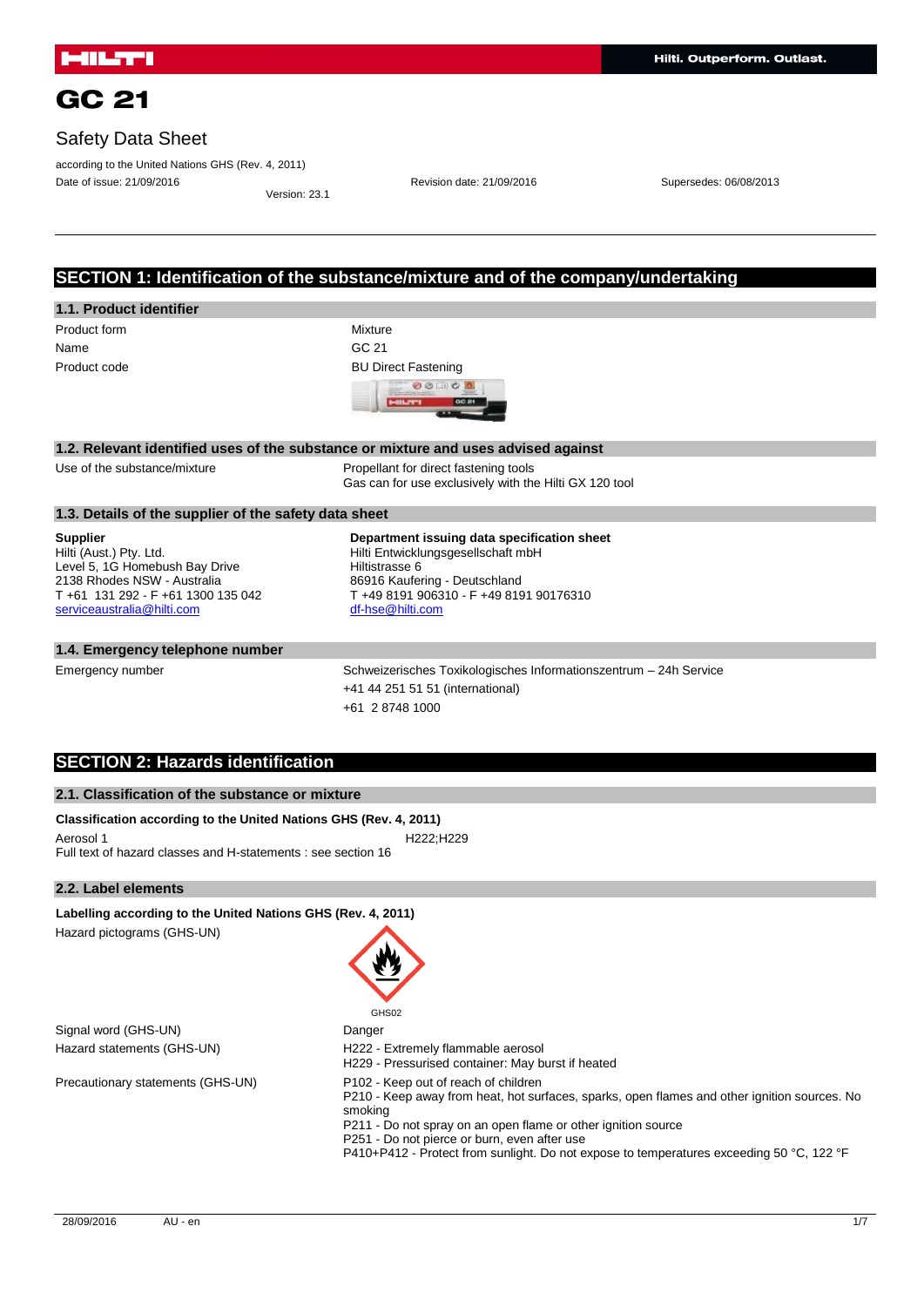## Safety Data Sheet

according to the United Nations GHS (Rev. 4, 2011)

### **2.3. Other hazards**

No additional information available

## **SECTION 3: Composition/information on ingredients**

### **3.1. Substance**

Not applicable

### **3.2. Mixture**

| <b>Name</b>   | <b>Product identifier</b> | $\%$      | Classification according to the<br><b>United Nations GHS</b>                            |
|---------------|---------------------------|-----------|-----------------------------------------------------------------------------------------|
| Isobutane     | (CAS No) 75-28-5          | $70 - 80$ | Flam. Gas 1, H220<br>Compressed gas, H280                                               |
| propene       | (CAS No) 115-07-1         | $10 - 20$ | Pyr. Gas Not classified<br>Flam. Gas 1, H220<br>Compressed gas, H280                    |
| Propane       | (CAS No) 74-98-6          | $5 - 10$  | Flam. Gas 1, H220<br>Compressed gas, H280<br>Acute Tox. Not classified (Inhalation:gas) |
| <b>Butane</b> | (CAS No) 106-97-8         | $2.5 - 5$ | Flam. Gas 1, H220<br>Compressed gas, H280<br>Acute Tox. Not classified (Inhalation:gas) |

Full text of H-phrases: see section 16

## **SECTION 4: First aid measures**

| 4.1. Description of first aid measures                                                                                                                                                                              |                                                        |
|---------------------------------------------------------------------------------------------------------------------------------------------------------------------------------------------------------------------|--------------------------------------------------------|
| First-aid measures general                                                                                                                                                                                          | Remove/Take off immediately all contaminated clothing. |
| First-aid measures after inhalation<br>Remove person to fresh air and keep comfortable for breathing.                                                                                                               |                                                        |
| Gently wash with plenty of soap and water. If skin irritation or rash occurs: Get medical<br>First-aid measures after skin contact<br>advice/attention.                                                             |                                                        |
| IF IN EYES: Rinse cautiously with water for several minutes. Remove contact lenses, if present<br>First-aid measures after eye contact<br>and easy to do. Continue rinsing. Get immediate medical advice/attention. |                                                        |
| First-aid measures after ingestion                                                                                                                                                                                  | Get immediate medical advice/attention.                |

## **4.2. Most important symptoms and effects, both acute and delayed**

Symptoms/injuries after inhalation Shortness of breath.

burns and injuries.

### **4.3. Indication of any immediate medical attention and special treatment needed**

No additional information available

| <b>SECTION 5: Firefighting measures</b>                                                                                |                                                      |
|------------------------------------------------------------------------------------------------------------------------|------------------------------------------------------|
| 5.1. Extinguishing media                                                                                               |                                                      |
| Suitable extinguishing media                                                                                           | Water spray. Carbon dioxide. Dry powder. Foam. Sand. |
| Unsuitable extinguishing media                                                                                         | Do not use a heavy water stream.                     |
| 5.2. Special hazards arising from the substance or mixture                                                             |                                                      |
| Fire hazard                                                                                                            | Extremely flammable aerosol.                         |
| Heat may build pressure, rupturing closed containers, spreading fire and increasing risk of<br><b>Explosion hazard</b> |                                                      |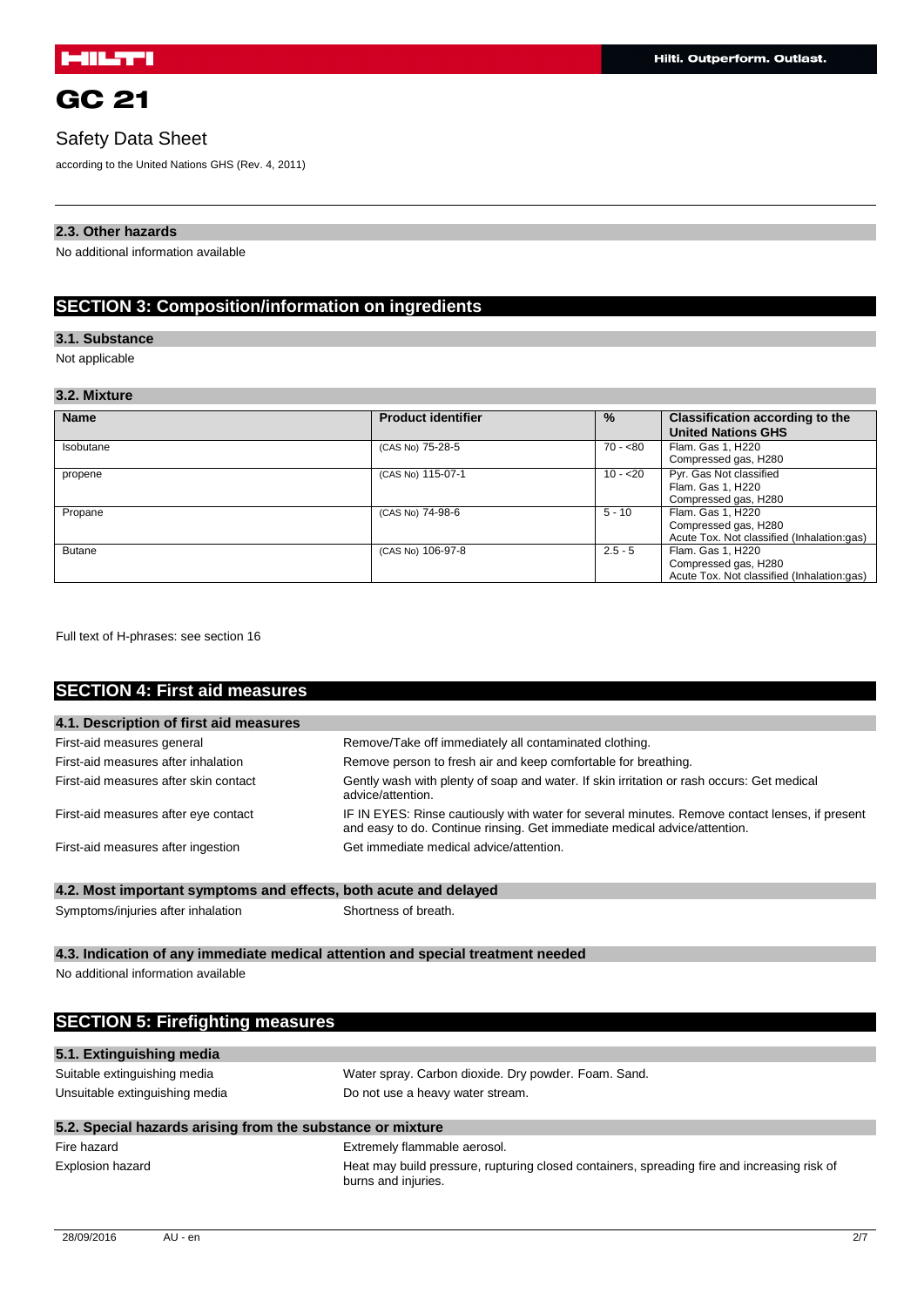## Safety Data Sheet

according to the United Nations GHS (Rev. 4, 2011)

| 5.3. Advice for firefighters   |                                                                                               |
|--------------------------------|-----------------------------------------------------------------------------------------------|
| Precautionary measures fire    | Fight fire remotely due to the risk of explosion.                                             |
| Firefighting instructions      | DO NOT fight fire when fire reaches explosives. Evacuate area.                                |
| Protection during firefighting | Do not enter fire area without proper protective equipment, including respiratory protection. |

## **SECTION 6: Accidental release measures**

| 6.1. Personal precautions, protective equipment and emergency procedures |                                                                                           |
|--------------------------------------------------------------------------|-------------------------------------------------------------------------------------------|
| General measures                                                         | Evacuate area. No flames, no sparks. Eliminate all sources of ignition.                   |
| 6.1.1. For non-emergency personnel                                       |                                                                                           |
| Emergency procedures                                                     | Ventilate spillage area. Avoid breathing vapours. Evacuate unnecessary personnel.         |
| 6.1.2. For emergency responders                                          |                                                                                           |
| Protective equipment                                                     | Do not attempt to take action without suitable protective equipment. Breathing apparatus. |
| Emergency procedures                                                     | Ventilate area.                                                                           |
| 6.2. Environmental precautions                                           |                                                                                           |

Avoid release to the environment. Prevent entry to sewers and public waters.

| 6.3. Methods and material for containment and cleaning up |                          |
|-----------------------------------------------------------|--------------------------|
| Methods for cleaning up                                   | Do not flush with water. |

| <b>SECTION 7: Handling and storage</b>                            |                                                                                                                                                                                                                              |
|-------------------------------------------------------------------|------------------------------------------------------------------------------------------------------------------------------------------------------------------------------------------------------------------------------|
|                                                                   |                                                                                                                                                                                                                              |
| 7.1. Precautions for safe handling                                |                                                                                                                                                                                                                              |
| Additional hazards when processed                                 | Hazardous waste due to potential risk of explosion. Pressurized container: Do not pierce or<br>burn, even after use.                                                                                                         |
| Precautions for safe handling                                     | Do not eat, drink or smoke when using this product. Do not breathe vapours. Avoid contact with<br>skin, eyes and clothing. Keep away from heat, hot surfaces, sparks, open flames and other<br>ignition sources. No smoking. |
| Hygiene measures                                                  | Do not eat, drink or smoke when using this product. Always wash hands after handling the<br>product.                                                                                                                         |
| 7.2. Conditions for safe storage, including any incompatibilities |                                                                                                                                                                                                                              |
| <b>Technical measures</b>                                         | Proper grounding procedures to avoid static electricity should be followed.                                                                                                                                                  |
| Storage conditions                                                | Keep cool. Protect from sunlight. Do not expose to temperatures exceeding 50 °C/ 122 °F.<br>Keep in fireproof place.                                                                                                         |
| Incompatible materials                                            | Heat sources. Direct sunlight.                                                                                                                                                                                               |
| Storage temperature                                               | $5 - 25 °C$                                                                                                                                                                                                                  |
| Heat and ignition sources                                         | Keep away from heat and direct sunlight.                                                                                                                                                                                     |
| Prohibitions on mixed storage                                     | Do not store with DX powder cartridges.                                                                                                                                                                                      |

# **SECTION 8: Exposure controls/personal protection**

### **8.1. Control parameters**

No additional information available

### **8.2. Appropriate engineering controls**

Appropriate engineering controls Ensure good ventilation of the work station.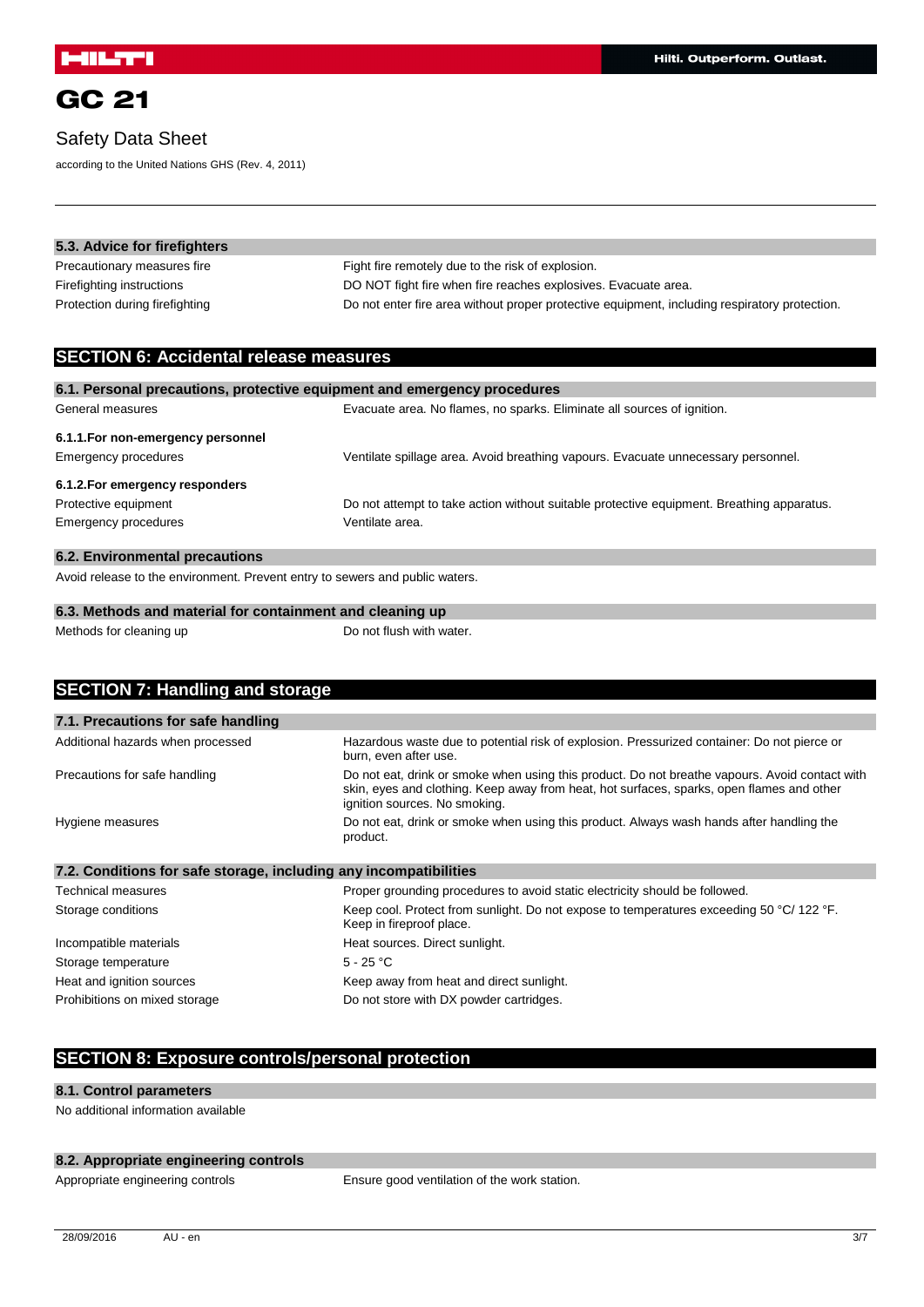## Safety Data Sheet

according to the United Nations GHS (Rev. 4, 2011)

#### **8.3. Individual protection measures, such as personal protective equipment (PPE)**

Hand protection **In case of repeated or prolonged contact wear** 

|                   |                         | gloves                                                |                 |                                 |               |
|-------------------|-------------------------|-------------------------------------------------------|-----------------|---------------------------------|---------------|
| <b>Type</b>       | <b>Material</b>         | <b>Permeation</b>                                     | Thickness (mm)  | <b>Penetratio Standard</b><br>n |               |
| Disposable gloves | Nitrile rubber<br>(NBR) | $6$ ( $>$ 480 minutes)                                | (0, 4)          |                                 | <b>EN 374</b> |
| Eye protection    |                         | Chemical goggles or safety glasses. EN 166. EN<br>170 |                 |                                 |               |
| <b>Type</b>       | II <sub>0</sub>         | Characteriction                                       | <b>Ciondord</b> |                                 |               |

| Type           | Use            | <b>Characteristics</b> | <b>Standard</b> |
|----------------|----------------|------------------------|-----------------|
| Safety glasses | <b>Droplet</b> | clear                  | EN 166, EN 170  |

Skin and body protection **When using setting tools, sufficient ear protection** must be worn



### **8.4. Exposure limit values for the other components**

No additional information available

## **SECTION 9: Physical and chemical properties**

### **9.1. Information on basic physical and chemical properties**

| Physical state                             | Gas                                                                                |
|--------------------------------------------|------------------------------------------------------------------------------------|
| Appearance                                 | Aerosol.                                                                           |
| Colour                                     | Colourless.                                                                        |
| Odour                                      | characteristic.                                                                    |
| Odour threshold                            | No data available                                                                  |
| рH                                         | No data available                                                                  |
| Relative evaporation rate (butylacetate=1) | No data available                                                                  |
| Melting point                              | No data available                                                                  |
| Freezing point                             | No data available                                                                  |
| Boiling point                              | No data available                                                                  |
| Flash point                                | No data available                                                                  |
| Auto-ignition temperature                  | No data available                                                                  |
| Decomposition temperature                  | No data available                                                                  |
| Flammability (solid, gas)                  | No data available                                                                  |
| Vapour pressure                            | 3000 hPa                                                                           |
| Relative vapour density at 20 °C           | No data available                                                                  |
| Relative density                           | No data available                                                                  |
| Density                                    | 0.56 g/cm <sup>3</sup> (DIN 51757)                                                 |
| Solubility                                 | insoluble in water.                                                                |
| Log Pow                                    | No data available                                                                  |
| Viscosity, kinematic                       | No data available                                                                  |
| Viscosity, dynamic                         | No data available                                                                  |
| Explosive properties                       | Product is not explosive. In use, may form flammable/explosive vapour-air mixture. |
| Oxidising properties                       | No data available                                                                  |
| <b>Explosive limits</b>                    | No data available                                                                  |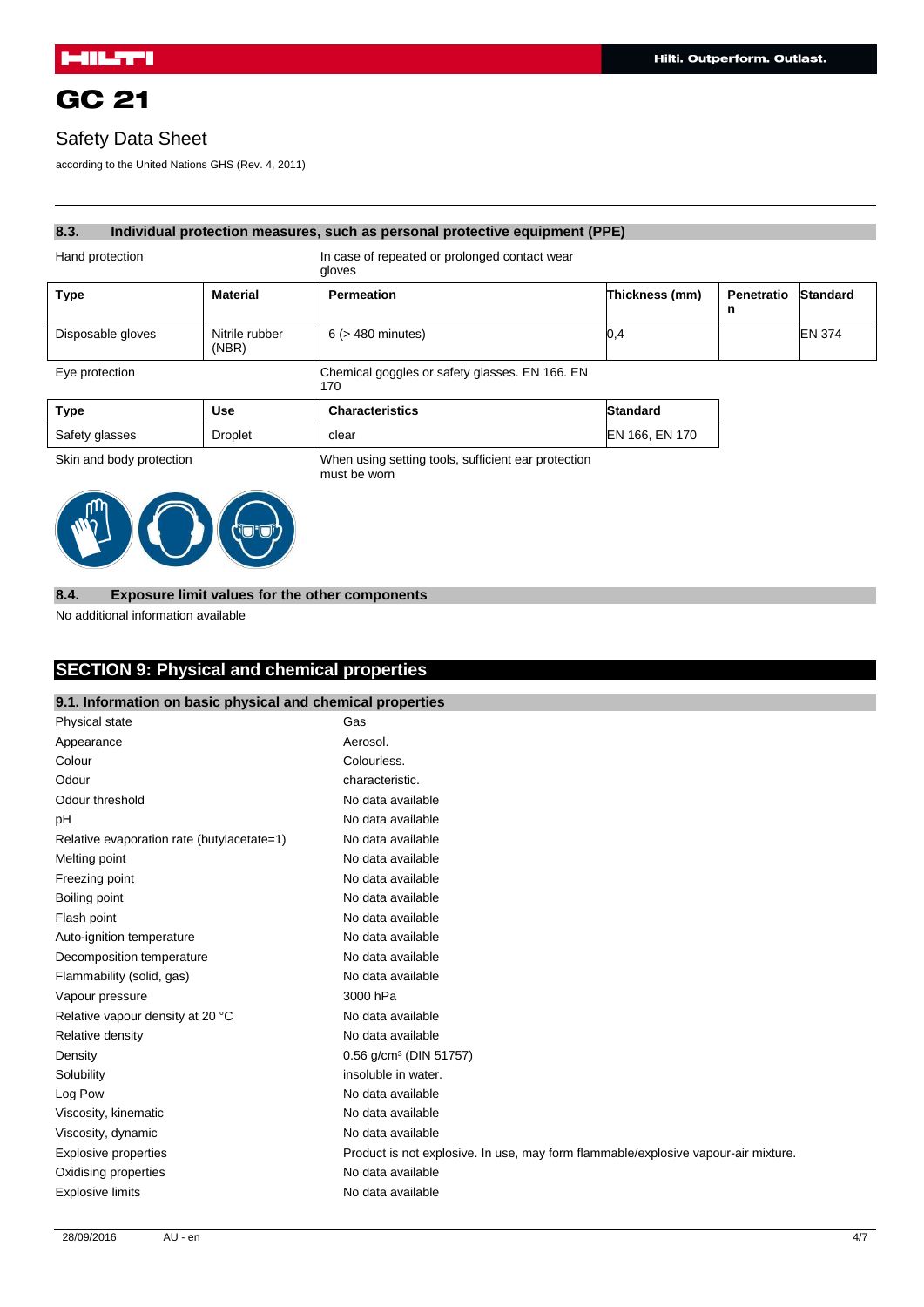## Safety Data Sheet

according to the United Nations GHS (Rev. 4, 2011)

### **9.2. Other information**

No additional information available

### **SECTION 10: Stability and reactivity**

### **10.1. Reactivity**

The product is non-reactive under normal conditions of use, storage and transport.

#### **10.2. Chemical stability**

No additional information available

### **10.3. Possibility of hazardous reactions**

No additional information available

### **10.4. Conditions to avoid**

Heat. Sparks. Open flame. Direct sunlight. Overheating.

### **10.5. Incompatible materials**

No additional information available

### **10.6. Hazardous decomposition products**

Carbon dioxide. Carbon monoxide.

## **SECTION 11: Toxicological information**

### **11.1. Information on toxicological effects**

| Acute toxicity (oral)                                 | Not classified                                  |
|-------------------------------------------------------|-------------------------------------------------|
| Skin corrosion/irritation                             | Not classified                                  |
| Serious eye damage/irritation                         | Not classified                                  |
| Respiratory or skin sensitisation                     | Not classified                                  |
| Germ cell mutagenicity                                | Not classified                                  |
| Carcinogenicity                                       | Not classified                                  |
| Reproductive toxicity                                 | Not classified                                  |
| Specific target organ toxicity (single exposure)      | Not classified                                  |
| Specific target organ toxicity (repeated<br>exposure) | Not classified                                  |
| Aspiration hazard                                     | Not classified                                  |
| GC 21                                                 |                                                 |
| Vaporizer                                             | Container fitted with a sealed spray attachment |

## **SECTION 12: Ecological information**

### **12.1. Toxicity**

No additional information available

### **12.2. Persistence and degradability**

No additional information available

28/09/2016 AU - en 5/7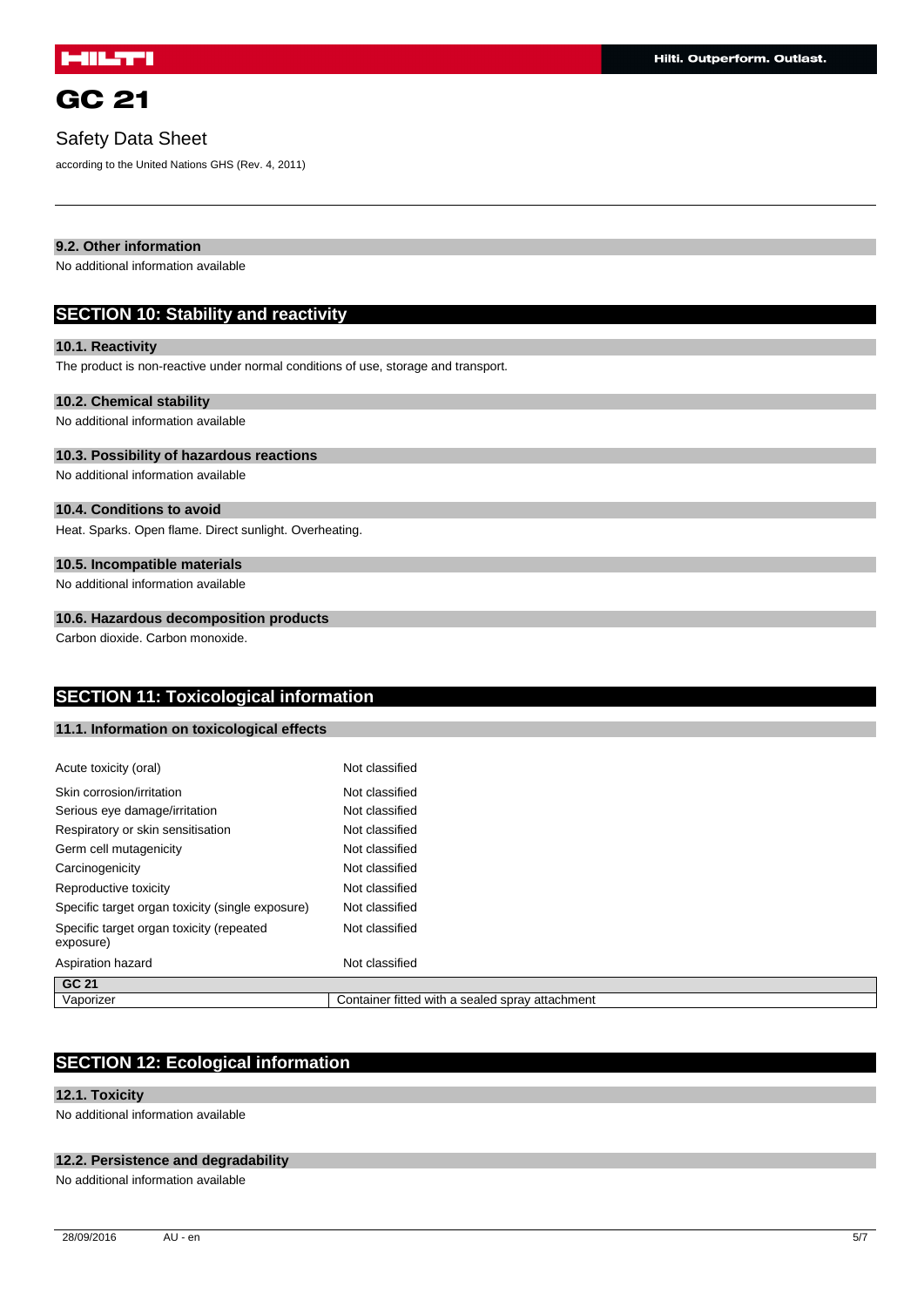## Safety Data Sheet

according to the United Nations GHS (Rev. 4, 2011)

### **12.3. Bioaccumulative potential**

No additional information available

### **12.4. Mobility in soil**

No additional information available

### **12.5. Other adverse effects**

No additional information available

| <b>SECTION 13: Disposal considerations</b> |                                                                                             |  |  |  |
|--------------------------------------------|---------------------------------------------------------------------------------------------|--|--|--|
| 13.1. Waste treatment methods              |                                                                                             |  |  |  |
| Regional legislation (waste)               | Disposal must be done according to official regulations.                                    |  |  |  |
| Waste treatment methods                    | Dispose of contents/container in accordance with licensed collector's sorting instructions. |  |  |  |
| Waste disposal recommendations             | Container under pressure. Do not drill or burn even after use.                              |  |  |  |
| Additional information                     | Flammable vapours may accumulate in the container.                                          |  |  |  |
|                                            |                                                                                             |  |  |  |

## **SECTION 14: Transport information**

In accordance with ADR / RID / IMDG / IATA / ADN

| <b>ADR</b>                                   | <b>IMDG</b>                                                    | <b>IATA</b>                                  | <b>RID</b>                                   |  |
|----------------------------------------------|----------------------------------------------------------------|----------------------------------------------|----------------------------------------------|--|
| 14.1. UN number                              |                                                                |                                              |                                              |  |
| 1950                                         | 1950                                                           | 1950                                         | 1950                                         |  |
| 14.2. UN proper shipping name                |                                                                |                                              |                                              |  |
| <b>AEROSOLS</b>                              | <b>AEROSOLS</b>                                                | Aerosols, flammable                          | <b>AEROSOLS</b>                              |  |
| <b>Transport document description</b>        |                                                                |                                              |                                              |  |
| UN 1950 AEROSOLS, 2.1, (D)                   | <b>UN 1950 AEROSOLS, 2.1</b>                                   |                                              |                                              |  |
| 14.3. Transport hazard class(es)             |                                                                |                                              |                                              |  |
| 2.1                                          | 2.1                                                            | 2.1                                          | 2.1                                          |  |
| U                                            |                                                                | ▲                                            | 9                                            |  |
| 14.4. Packing group                          |                                                                |                                              |                                              |  |
| Not applicable                               | Not applicable                                                 | Not applicable                               | Not applicable                               |  |
| 14.5. Environmental hazards                  |                                                                |                                              |                                              |  |
| Dangerous for the environment :<br><b>No</b> | Dangerous for the environment :<br>No.<br>Marine pollutant: No | Dangerous for the environment :<br><b>No</b> | Dangerous for the environment :<br><b>No</b> |  |
| No supplementary information available       |                                                                |                                              |                                              |  |

### **14.6. Special precautions for user**

### **- Overland transport**

Classification code (ADR) 5F Special provisions (ADR) 190, 327, 344, 625